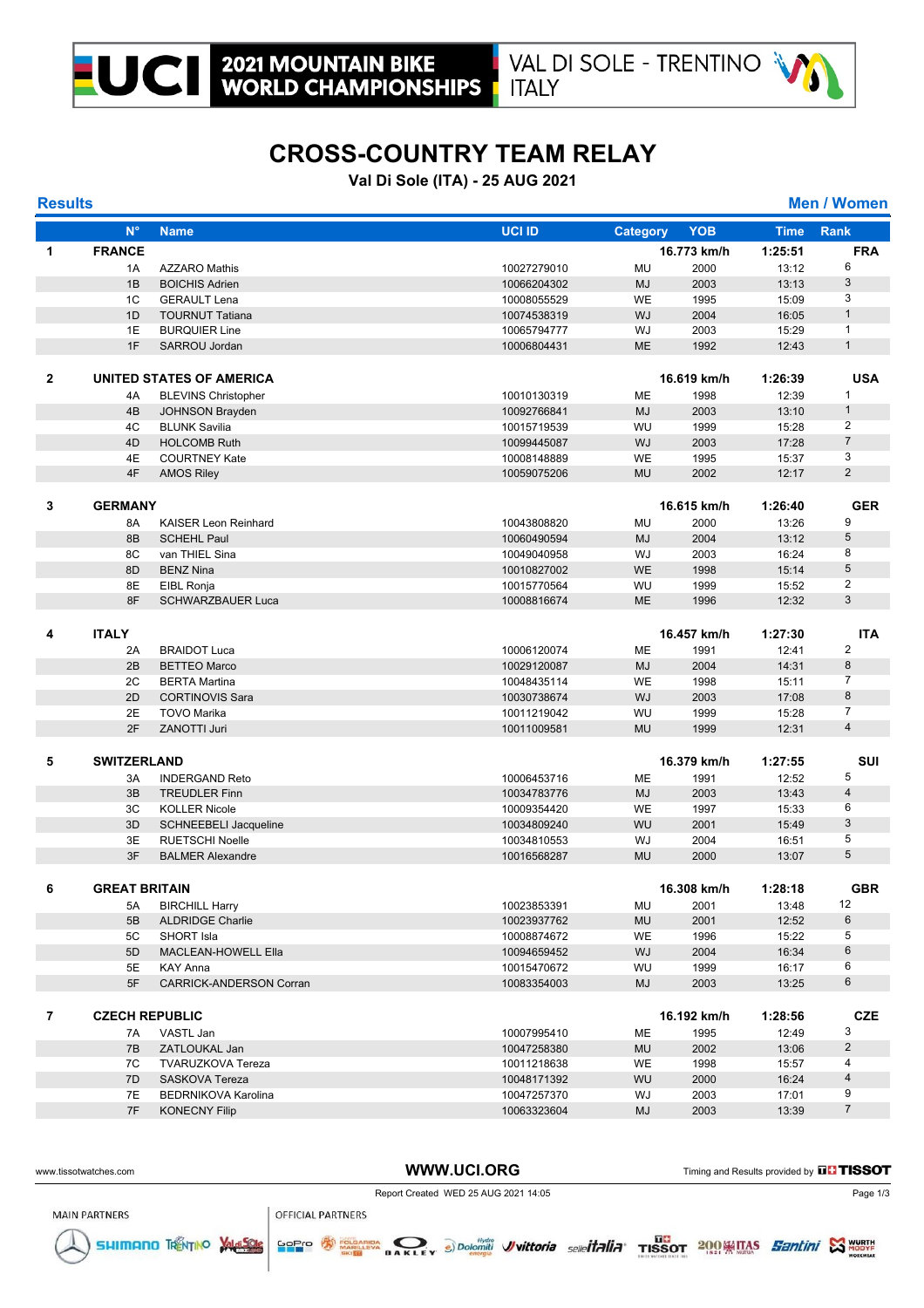





### **CROSS-COUNTRY TEAM RELAY**

#### **Val Di Sole (ITA) - 25 AUG 2021**

**Results Men / Women**

|    | $N^{\circ}$     | <b>Name</b>                       | <b>UCI ID</b> | <b>Category</b> | <b>YOB</b>  | <b>Time</b> | <b>Rank</b>      |
|----|-----------------|-----------------------------------|---------------|-----------------|-------------|-------------|------------------|
| 8  | <b>AUSTRIA</b>  |                                   |               |                 | 16.009 km/h | 1:29:57     | <b>AUT</b>       |
|    | 6A              | <b>RAGGL Gregor</b>               | 10006801906   | ME              | 1992        | 13:15       | $\overline{7}$   |
|    | 6B              | <b>GABL Samuel</b>                | 10035124084   | <b>MJ</b>       | 2004        | 14:43       | 12               |
|    | 6C              | <b>SADNIK Katharina</b>           | 10035125906   | WJ              | 2003        | 17:21       | 12               |
|    | 6D              | MITTERWALLNER Mona                | 10054839841   | WU              | 2002        | 15:08       | 9                |
|    | 6E              | <b>CHURFUERST Daniel</b>          | 10035121862   | MU              | 2002        | 14:02       | 4                |
|    | 6F              | <b>STIGGER Laura</b>              | 10054955736   | WU              | 2000        | 15:28       | 8                |
|    |                 |                                   |               |                 |             |             |                  |
| 9  | <b>BELGIUM</b>  |                                   |               |                 | 15.874 km/h | 1:30:43     | <b>BEL</b>       |
|    | 13A             | <b>VANDERSTEEN Jame</b>           | 10064997357   | MU              | 2002        | 13:26       | 10               |
|    | 13B             | <b>REX Tim</b>                    | 10064270766   | <b>MJ</b>       | 2004        | 14:31       | 11               |
|    | 13C             | <b>MICHIELS Githa</b>             | 10003951015   | WE              | 1983        | 16:05       | 9                |
|    | 13D             | <b>GREGOIRE Julia</b>             | 10078354459   | WJ              | 2004        | 17:55       | 11               |
|    | 13E             | de FROIDMONT Pierre               | 10009586614   | ME              | 1997        | 13:07       | 8                |
|    | 13F             | <b>DETILLEUX Emeline</b>          | 10011015746   | WU              | 1999        | 15:39       | 9                |
|    |                 |                                   |               |                 |             |             |                  |
| 10 | <b>CANADA</b>   |                                   |               |                 | 15.695 km/h | 1:31:45     | CAN              |
|    | 12A             | <b>WOODS Carter</b>               | 10048829477   | <b>MU</b>       | 2001        | 12:52       | $\overline{4}$   |
|    | 12B             | <b>PAILLE Zorak</b>               | 10055123262   | <b>MJ</b>       | 2004        | 15:00       | 10               |
|    | 12C             | <b>BRADBURY Nicole</b>            | 10048295068   | WJ              | 2003        | 17:32       | 13               |
|    | 12D             | <b>JOHNSTON Emilly</b>            | 10016150884   | WU              | 2002        | 16:55       | 12               |
|    | 12E             | <b>JACKSON Jennifer</b>           | 10059419251   | WE              | 1995        | 16:41       | 11               |
|    | 12F             | <b>BOUCHARD Leandre</b>           | 10090960318   | <b>ME</b>       | 1992        | 12:45       | 10               |
|    |                 |                                   |               |                 |             |             |                  |
| 11 | <b>SWEDEN</b>   |                                   |               |                 | 15.615 km/h | 1:32:13     | <b>SWE</b>       |
|    | 15A             | <b>LIND Oscar</b>                 | 10022309475   | MU              | 2002        | 13:25       | 8                |
|    | 15B             | SODERQVIST Jakob                  | 10022431232   | <b>MJ</b>       | 2003        | 13:49       | $\boldsymbol{9}$ |
|    | 15C             | SANDIN Hugo                       | 10022331000   | MJ              | 2004        | 13:45       | $\mathbf{1}$     |
|    | 15D             | <b>HYLEN Tilda</b>                | 10022425370   | WJ              | 2004        | 16:54       | 2                |
|    | 15E             | <b>OSKARSSON Malin</b>            | 10022435272   | WJ              | 2004        | 18:16       | 10               |
|    | 15F             | <b>GUSTAFZZON Linn</b>            | 10008674814   | <b>WE</b>       | 1994        | 16:04       | 11               |
|    |                 |                                   |               |                 |             |             |                  |
| 12 | <b>POLAND</b>   |                                   |               |                 | 15.514 km/h | 1:32:49     | <b>POL</b>       |
|    | 14A             | NIEBORAS Mateusz                  | 10016015892   | MU              | 1999        | 14:17       | 13               |
|    | 14B             | <b>BRZOSKA Filip</b>              | 10048988014   | <b>MJ</b>       | 2003        | 14:43       | 13               |
|    | 14C             | SOLUS-MISKOWICZ Katarzyna         | 10004607379   | WE              | 1988        | 15:52       | 11               |
|    | 14D             | <b>ZUR Kinga</b>                  | 10054545710   | WJ              | 2004        | 17:51       | 13               |
|    | 14E             | SZCZECINSKA Matylda               | 10058445110   | WU              | 2002        | 16:40       | 12               |
|    | <b>14F</b>      | <b>LUKASIK Krzysztof</b>          | 10010092832   | <b>ME</b>       | 1993        | 13:26       | 12               |
|    |                 |                                   |               |                 |             |             |                  |
| 13 | <b>SLOVAKIA</b> |                                   |               |                 | 15.121 km/h | 1:35:14     | <b>SVK</b>       |
|    | 10A             | <b>ULIK Matej</b>                 | 10009336737   | МE              | 1997        | 13:29       | 11               |
|    | 10B             | JENCUS Jakub                      | 10046034564   | <b>MU</b>       | 2001        | 13:37       | $\overline{7}$   |
|    | 10 <sub>C</sub> | <b>KURNICKA Tereza</b>            | 10046029514   | WJ              | 2003        | 17:20       | 10               |
|    | 10D             | KESEG STEVKOVA Janka              | 10004201801   | WE              | 1976        | 17:30       | 10               |
|    | 10E             | PAULECHOVA Radka                  | 10046037796   | WU              | 2001        | 18:41       | 13               |
|    | 10F             | <b>HRTANEK Martin</b>             | 10046071647   | MJ              | 2003        | 14:37       | 13               |
|    |                 |                                   |               |                 |             |             |                  |
| 14 | <b>SPAIN</b>    |                                   |               |                 | 15.037 km/h | 1:35:46     | <b>ESP</b>       |
|    | 9Α              | <b>CAMPOS MOTOS David Domingo</b> | 10037969521   | MU              | 2000        | 14:28       | 14               |
|    | 9B              | <b>MORELL COLL Aniol</b>          | 10074393324   | MJ              | 2003        | 14:41       | 14               |
|    | 9C              | <b>GOMEZ ANDREU Lucia</b>         | 10040316113   | WU              | 2002        | 17:22       | 14               |
|    | 9D              | MENDEZ BERLANGA Sara              | 10048812303   | WJ              | 2003        | 18:41       | 14               |
|    | 9E              | <b>BOSCH PICO Nuria</b>           | 10011205908   | WU              | 1999        | 17:57       | 14               |
|    | 9F              | VALERO SERRANO David              | 10008594281   | ME              | 1988        | 12:37       | 14               |

WWW.UCI.ORG Timing and Results provided by **THISSOT** 

Report Created WED 25 AUG 2021 14:05

**ER DE DOUGHING Vittoria** selle**italia** TISSOT 2009 TIAS *Eantini* S



SHIMANO TRENTINO VALUESCIE

**OFFICIAL PARTNERS** 

GoPro **AN** FOLGA